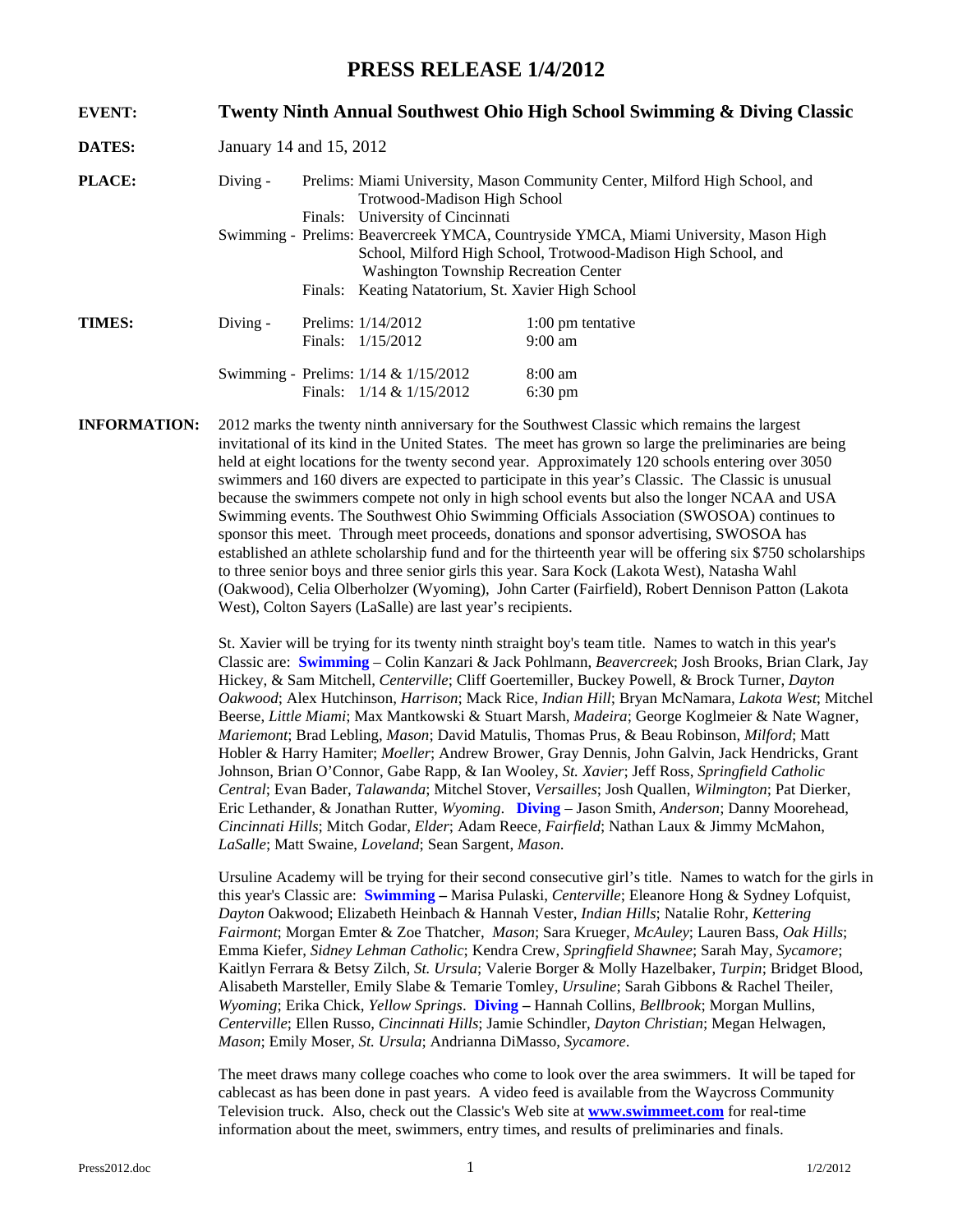| PARTICIPATION OVER THE LAST 5 YEARS |      |      |      |      |      |
|-------------------------------------|------|------|------|------|------|
| Year                                | 2007 | 2008 | 2009 | 2010 | 2011 |
| <b>No. Schools</b>                  | 110  | 110  | 102  | 111  | 118  |
| <b>No. Swimmers</b>                 | 2628 | 2587 | 2915 | 3017 | 3069 |
| <b>No. Divers</b>                   | 163  | 175  | 177  | 176  | 150  |

| <b>TEAM WINNERS &amp; RUNNERS-UP FOR LAST 5 YEARS</b> |                    |               |              |               |  |
|-------------------------------------------------------|--------------------|---------------|--------------|---------------|--|
| Year                                                  | <b>Boys</b>        | <b>Points</b> | <b>Girls</b> | <b>Points</b> |  |
| 2007                                                  | St. Xavier         | 836           | Ursuline     | 429           |  |
|                                                       | <b>Beavercreek</b> | 266           | Centerville  | 391           |  |
| 2008                                                  | St. Xavier         | 672           | Ursuline     | 527           |  |
|                                                       | Centerville        | 372           | Centerville  | 417           |  |
| 2009                                                  | St. Xavier         | 465           | Mason        | 463           |  |
|                                                       | Moeller            | 379           | Centerville  | 411           |  |
| 2010                                                  | St. Xavier         | 560           | Mason        | 436           |  |
|                                                       | Centerville        | 355           | Centerville  | 352           |  |
| 2011                                                  | St. Xavier         | 665           | Ursuline     | 419           |  |
|                                                       | Centerville        | 375           | Mason        | 367           |  |

The Southwest District has earned the right to be called "The District of Champions." It has produced some of the top swimmers in the state. Last year was no exception. In Boys Division I, St. Xavier finished 1st in the State while Centerville finished  $4<sup>th</sup>$ , Moeller  $5<sup>th</sup>$ , & Sycamore 10<sup>th</sup>. Forty six (46) boys from this area finished in the top ten in their events. Southwest boys won 2 of the 12 individual & relay events. For Division II, Wyoming boys took  $2^{nd}$  at State while Dayton Oakwood finished  $3^{rd}$ , Mariemont  $7<sup>th</sup>$ , Springfield Catholic Central  $10<sup>th</sup>$ . Thirty three (33) boys from this area finished in the top ten in their events. Southwest boys won 3 of the 12 individual & relay events.

In girls competition, Ursuline finished  $2<sup>nd</sup>$  in the State for Division I while Turpin finished  $3<sup>rd</sup>$ , Springboro  $5<sup>th</sup>$ , Mason  $6<sup>th</sup>$ , & St Ursula  $7<sup>th</sup>$ . Forty one (41) girls from this area finished in the top 10 in their events. Southwest girls won 4 of the 12 individual & relay events. For Division II, Dayton Oakwood finished  $3<sup>rd</sup>$  while Indian Hill finished  $4<sup>th</sup>$ . Twenty one (21) girls from this area finished in the top 10 in their events.

The Ohio High School State Meet Swimming and Diving Records show how strong Southwest District swimmers have been over the years. Southwest District swimmers and divers hold 10 of the 36 meet records (6 in Boys Div. I events, 1 in Boys Div. 2 events, 2 in Girls Div. I events, & 1 in Girls Div. II events). These names have been and will be prominent in college and world competition.

| <b>SCHOOL</b><br><b>NAME</b><br><b>YEAR</b><br>EVENT |
|------------------------------------------------------|
|------------------------------------------------------|